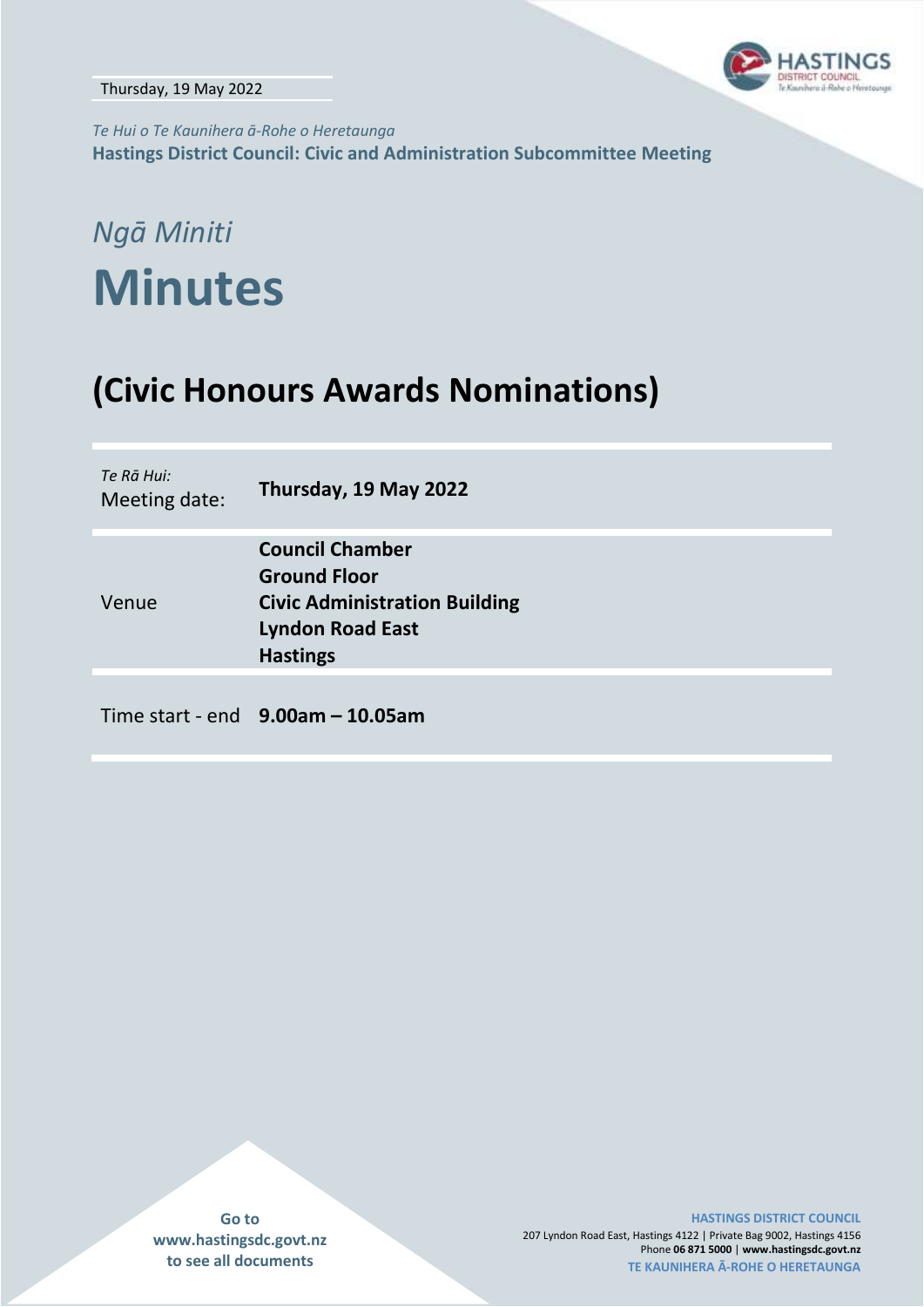

*Te Hui o Te Kaunihera ā-Rohe o Heretaunga* **Hastings District Council: Civic and Administration Subcommittee Meeting**

# *Ngā Miniti* **Minutes**

## *Te Rārangi Upoko* **Table of Contents**

| Item |                                                     | Page No. |
|------|-----------------------------------------------------|----------|
| 1.   | Apologies – Ngā Whakapāhatanga                      |          |
| 2.   | Conflicts of Interest - He Ngākau Kōnatunatu        |          |
| 3.   | Confirmation of Minutes - Te Whakamana i Ngā Miniti | 2        |
| 4.   | <b>Vibrancy Fund Applications</b>                   | 2        |
| 5.   | Minor Items - Ngā Take Iti                          | 3        |
| 6.   | Urgent Items - Ngā Take Whakahihirl                 | 3        |
| 7    | Recommendation to Exclude the Public from Item 8    | 3        |
|      |                                                     |          |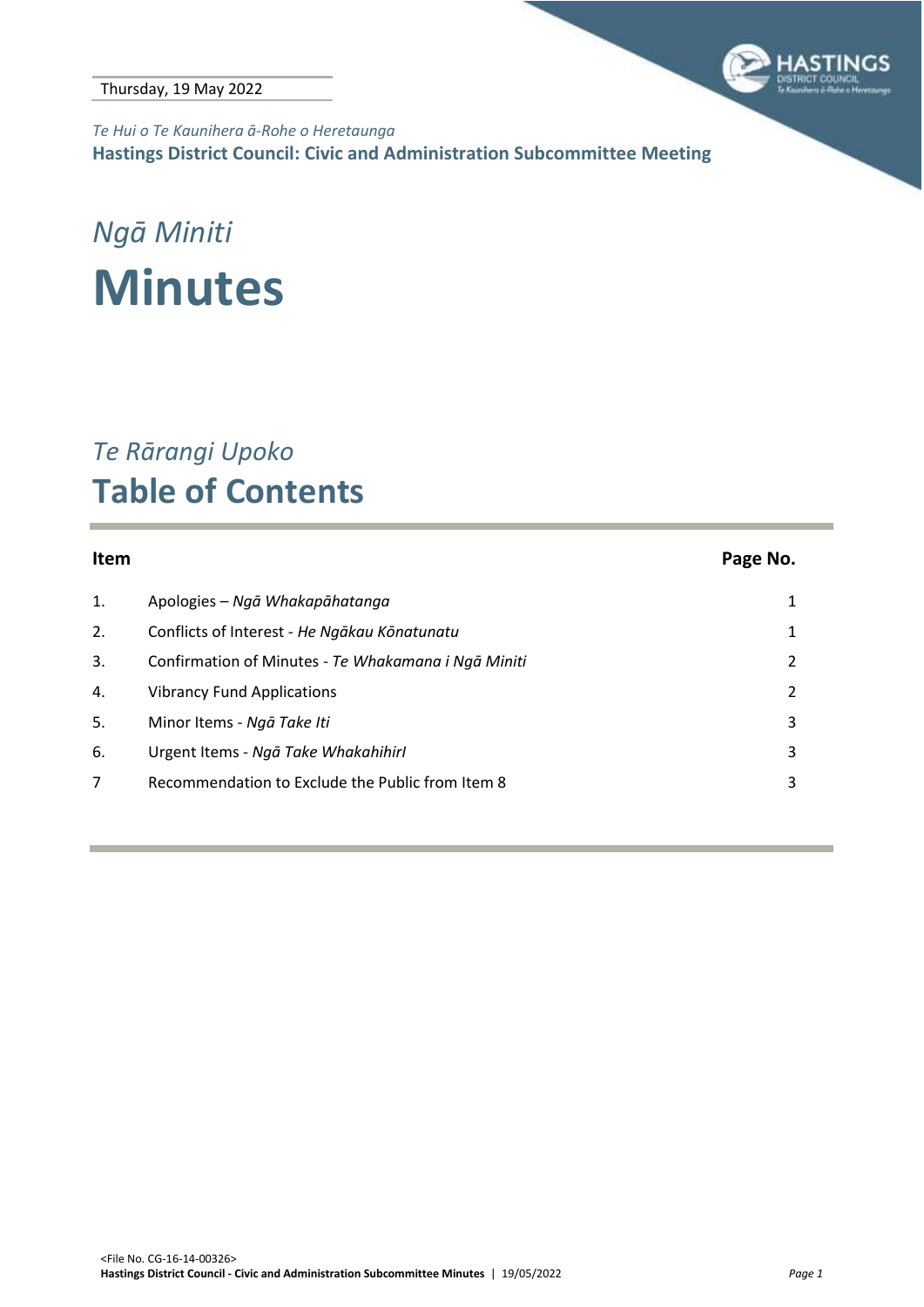

#### Thursday, 19 May 2022

*Te Hui o Te Kaunihera ā-Rohe o Heretaunga* **Hastings District Council: Civic and Administration Subcommittee Meeting**

# *Ngā Miniti* **Minutes**

| Kua Tae ā-tinana:<br>Present: | <b>Chair:</b> Councillor Malcolm Dixon<br><b>Councillors:</b> Damon Harvey (part of meeting), Eileen Lawson, Simon Nixon<br>(Deputy Chair) and Wendy Schollum<br>Mayor Sandra Hazlehurst                                                                                                                                                                    |
|-------------------------------|-------------------------------------------------------------------------------------------------------------------------------------------------------------------------------------------------------------------------------------------------------------------------------------------------------------------------------------------------------------|
| Kei Konei:<br>Also present:   | <b>General Counsel - Scott Smith</b><br>Community Grants and Partnerships Advisor - Kev Carter (Item 4)<br>City Centre Activation Officer - Andrea Taaffe (Item 4)<br>Manager: Democracy & Governance Services - Louise Stettner<br>Senior Democracy & Governance Advisor - Vicki Rusbatch (PX Item 8)<br>Democracy & Governance Advisor - Christine Hilton |

### <span id="page-2-0"></span>**1. APOLOGIES** *– NGĀ WHAKAPĀHATANGA*

Councillor Dixon/Councillor Schollum

That Apologies for Absence from Councillor Henare O'Keefe; Heretaunga Takoto Noa Māori Standing Committee appointee: Tania Eden; and Youth Council appointees: Mackenzie Varcoe and Monte Timu and an Apology for Lateness from Councillor Damon Harvey be accepted.

CARRIED

Leaves of Absence had previously been granted to Councillor Travers and Councillor Watkins.

#### <span id="page-2-1"></span>**2. CONFLICTS OF INTEREST -** *HE NGĀKAU KŌNATUNATU*

Conflicts of interest were declared by Mayor Sandra Hazlehurst, in regard to four of the Civic Honours nominations being addressed under Public Excluded Item 8 and took no part in discussion or voting in regard to those nominations. The details of the Conflicts of Interest involved have been included in the Public Excluded Minutes for this meeting.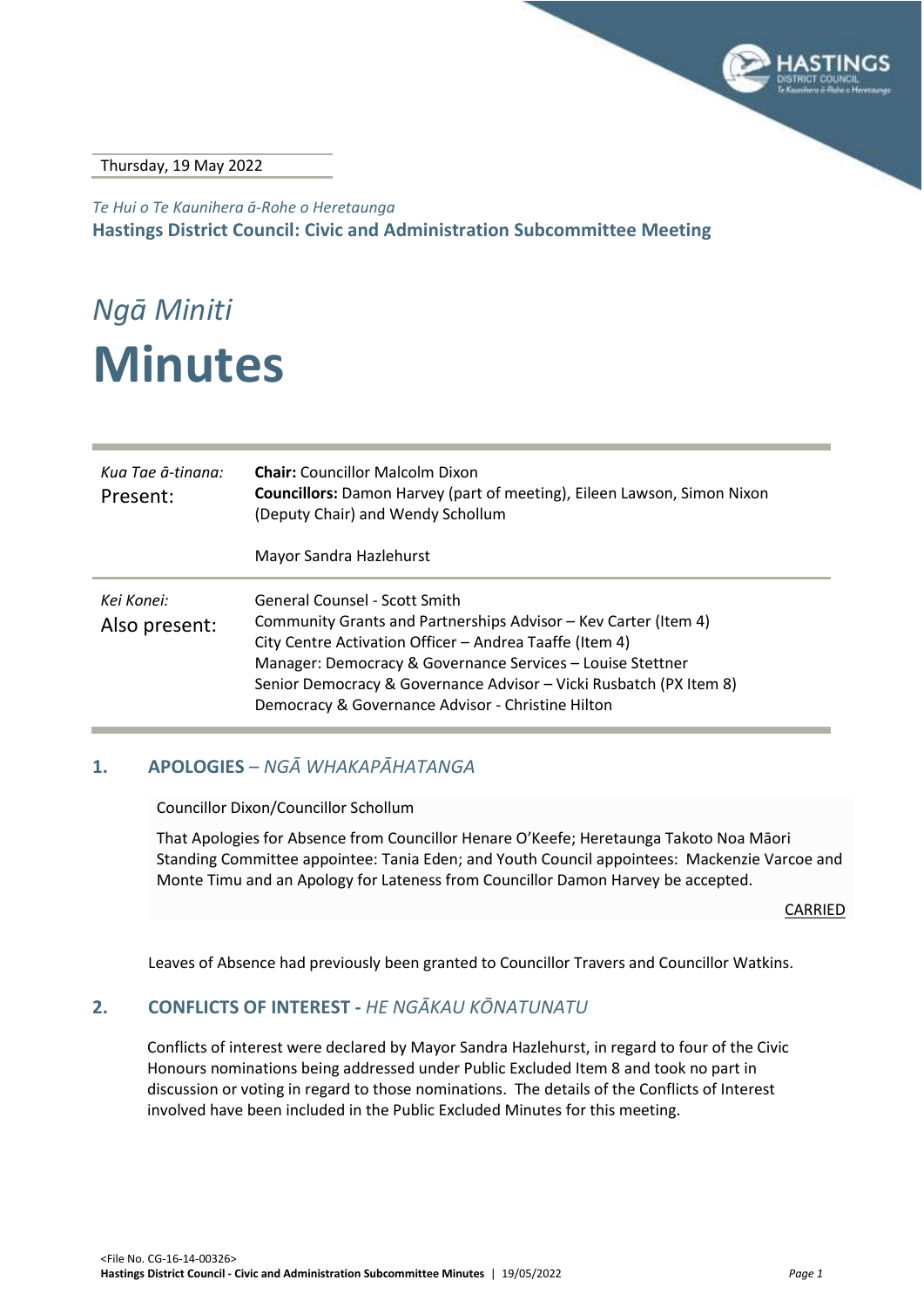

#### <span id="page-3-1"></span><span id="page-3-0"></span>**3. CONFIRMATION OF MINUTES -** *TE WHAKAMANA I NGĀ MINITI*

Councillor Nixon/Councillor Lawson

That the minutes of the Civic and Administration Subcommittee Meeting held Tuesday 3 May 2022 be confirmed as an accurate record.

CARRIED

#### **4. VIBRANCY FUND APPLICATIONS**

#### (Document 22/149)

The City Centre Activation Officer, Andrea Taaffe, spoke to the agenda report and gave a brief background to each of the applications. She responded to questions from the Subcommittee.

The meeting then addressed each of the applications in turn, with the final funding allocations then being confirmed en-masse as part of the overall resolution.

Andrea Taaffe advised that officers were looking to review the Commercial Permit Hire fees so that they more accurately reflected the commercial component of activities.

Officers also advised that an applicant granted \$4,000 in the previous funding round had not proceeded with their activity and so that amount would now be available for reallocation in a future round.

Councillor Dixon/Councillor Nixon

- A) That the Civic and Administration Subcommittee receive the report titled Vibrancy Fund Applications dated 19 May 2022.
- B) That the Subcommittee review the applications to the Vibrancy Fund; and
- C) That having considered the applications against the criteria of the Vibrancy Fund, the Subcommittee confirms the following allocations, totalling \$19,000.00, (from the available total for this funding round of \$25,000.00) to those applicants whom it considers will best assist Council to achieve its desired community outcomes; as set out below:

| App#          | Applicant     | Project Title   | <b>Brief Project Description</b>            | Amount              |
|---------------|---------------|-----------------|---------------------------------------------|---------------------|
| CCV014        | Lucinda Perry | Ice Skating     | Ice Skate Tour providing family friendly    | \$17,000.00         |
|               |               |                 | skating experience on artificial ice - open | (plus Council fees) |
|               |               |                 | 18 to 31 July 2022                          |                     |
| <b>CCV016</b> | Wyn Drabble   | Music on        | Local musicians performing live on Hastings | \$2,000.00          |
|               |               | <b>Hastings</b> | stage (and other venues as directed) 11am   |                     |
|               |               | Centre          | - 1pm on Saturdays from 22 October to       |                     |
|               |               | Stage           | Christmas Eve                               |                     |
|               |               |                 | <b>TOTAL</b>                                | \$19,000.00         |